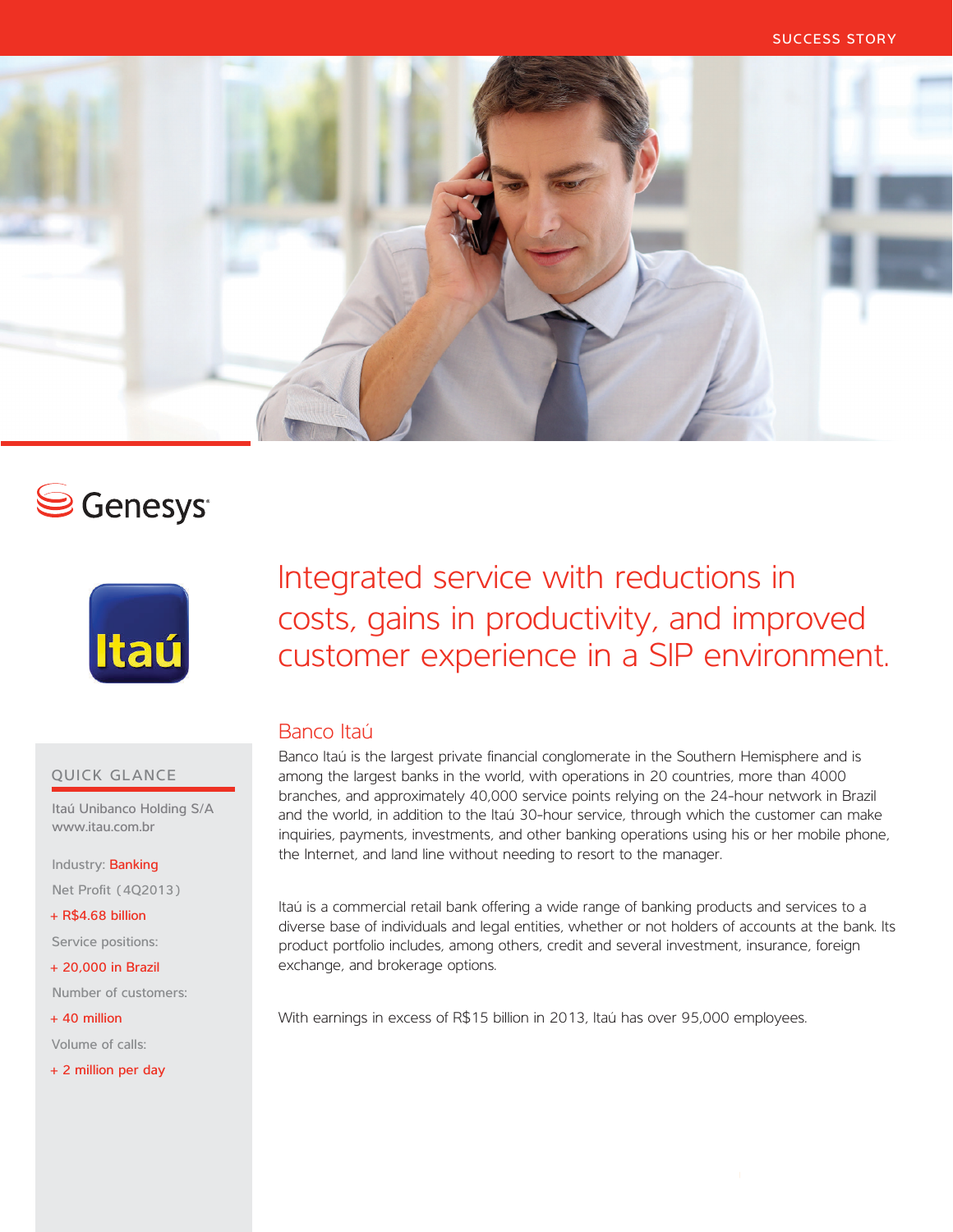"With the solutions Genesys has implemented, we are managing to achieve our goals of improving availability and making technological developments."

ALVARO TORRES **TELECOM** 

## About the Genesys project deployed at the bank

Seeking to evolve its service platform and to optimize technology and infrastructure management, in 2013 Banco Itaú implemented several improvements in its infrastructure, comprising:

- Availability infrastructure centralized in data centers and high-availability components;
- Improved efficiency data center occupancy optimization (SIP technology);
- Unified Framework unify its customer service operations, enabling synchronous transfers (data/context) between the different products/services;
- Improvement in Management evolution of the reporting and KPI solution (Info Mart);
- Support for new features (Digital Channels multi-channel customer service), unifying the various non-integrated channels (chat, email, SMS) into a fully integrated Genesys environment.

## **Challenges**

To reduce technology management and infrastructure costs, Banco Itaú needed to integrate service operations under a single platform. The solution the bank had in mind would have to facilitate operation management, yet increase operational productivity and improve customer service and satisfaction. Therefore, the bank substituted a traditional technology available on the market, with CTI integration and non-integrated multi-channel solutions, for a fully integrated Genesys environment. This allowed service operation unification, separating internal and outsourced operation management and control, and innovating with a SIP environment in customer service, transparently and without risk to the business.

# Solución

A market leader in the Contact Center segment, and with integration and interoperability solutions, Genesys was the partner chosen to integrate the various forms of contact at the Banco Itaú Customer Service Centers.

In order to reach the productivity and satisfaction levels the Bank was in pursuit of, the following Genesys solutions have been deployed:

- Genesys Customer Experience Platform
- Genesys Contact Center Modernization
- Genesys Reporting & Analytics
- Genesys Digital Channels (SMS, chat, email)



- The only Latin American bank that has been listed on the index since its inception, in 1999.
- Top score in the banking industry in 3 criteria.

### **CHALLENGES**

- Integrate customer service operations into one platform
- Simplify operations management
- Increase productivity and customer satisfaction